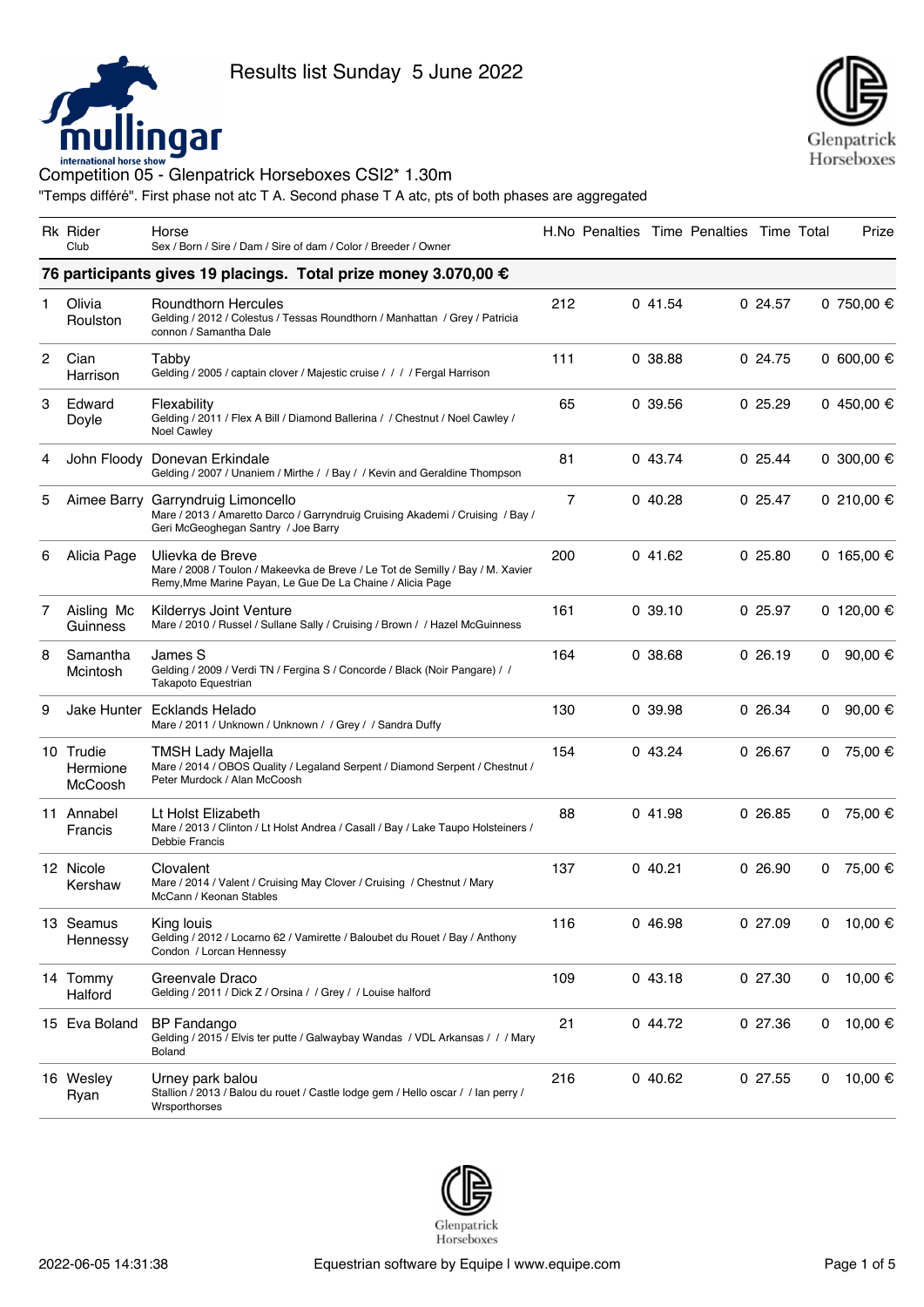



| Rk Rider<br>Club      | Horse<br>Sex / Born / Sire / Dam / Sire of dam / Color / Breeder / Owner                                                                                        |              |         | H.No Penalties Time Penalties Time Total |         |   | Prize   |
|-----------------------|-----------------------------------------------------------------------------------------------------------------------------------------------------------------|--------------|---------|------------------------------------------|---------|---|---------|
| 17 Seamus<br>Hennessy | <b>Ballygriffin Clinton Jack</b><br>Gelding / 2014 / Clinton Jack / Knights Bridge / Ars Vivendi / Bay / Edgar Hogg /<br>Lorcan Hennessy                        | 115          | 0 43.84 |                                          | 028.10  | 0 | 10,00 € |
| 18 Elaine<br>O'Neill  | Hard To Beat<br>Gelding / 2012 / Indoctro / Rilja / LaRoche / / / Edward McKeon                                                                                 | 190          | 041.07  |                                          | 028.20  | 0 | 10,00 € |
| 19 Ellie Boland       | Carrick<br>Gelding / 2009 / Cachas / V-Carrie / Calato / Grey / / Mary Boland                                                                                   | 20           | 041.05  |                                          | 0.28.75 | 0 | 10,00 € |
| 20 Linda<br>Murphy    | Sam Salad<br>Gelding / 2012 / Patty's veuve cosmic / Dancing at Lunasa / Sharifabad /<br>Palomino / Edward Norris / Susan Fitzpatrick                           | 186          | 0.38.16 |                                          | 029.95  | 0 |         |
| 21 Sara<br>Mcmordie   | Drumaclan Jack<br>Gelding / 2009 / NR / NR / NR / Bay-brown / William Anderson / Deirdre<br>Mcmordie                                                            | 169          | 0 43.57 |                                          | 0.30.15 | 0 |         |
| 22 Kenneth<br>Graham  | <b>Kec Dorian</b><br>Gelding / 2012 / KEC Maximum Joe / KEC Don Datus / Penny Lane / Bay /<br>William Kennedy / Regula Wassmer                                  | 100          | 044.90  |                                          | 0.30.30 | 0 |         |
| 23 Edward<br>Doyle    | Renkum A'Toast<br>Unknown / 2012 / Cheers Cassini / Egalisca De Ruire / / Bay / Mr Henk<br>Minderman / Gina Prescott                                            | 66           | 042.34  |                                          | 0.30.37 | 0 |         |
| 24 Sean<br>Monaghan   | Pilniria Z<br>Mare / 2009 / Pilgrim Z / Omira / NA / Bay / / na                                                                                                 | 178          | 043.72  |                                          | 0.30.52 | 0 |         |
| 25 Ellen<br>Riordan   | <b>FSS Drama Queen</b><br>Mare / 2013 / Heritage Fortunas / Cimenta C / Orlando van de Heffinck / Grey<br>/ Olive Clarke / Ellen Riordan                        | 210          | 045.18  |                                          | 0.30.56 | 0 |         |
| 26 Olivia<br>Roulston | Ibiza<br>Mare / 2013 / Sissily de la tour Vidal / Tuesday / Cavalier / Chestnut / Mrs van<br>de kink kai / Janet Roulston                                       | 211          | 040.07  |                                          | 0 30.98 | 0 |         |
| 27 Jaye<br>Devine     | Mr brown di magico<br>Unknown / 2012 / Emerald van 't Ruytershof / Perpetua mobile / Latano / Grey<br>/ Daniel en David en davina smet vessel / Peggy Alewaters | 63           | 042.32  |                                          | 0.31.45 | 0 |         |
| 28 Ausra<br>Clarke    | J<br>Gelding / 2014 / Zirocco Blue VDL / Elfenroos VDL / Canstakko / Bay / /<br><b>Gregory Clarke</b>                                                           | 49           | 040.44  |                                          | 0.31.52 | 0 |         |
| 29 Shane<br>Goggins   | Hot Shot Musterd<br>Stallion / 2012 / Spartacus / Daliante M / / Grey / / Niall Mullins                                                                         | 97           | 042.19  |                                          | 031.80  | 0 |         |
| 30 Aidan<br>Killeen   | Casaltan<br>Gelding / 2015 / Casallco / Weltdaisy / / Bay / Oncken Harm / Andrea Hippeau<br>Vogel                                                               | 143          | 041.29  |                                          | 0.32.00 | 0 |         |
| 31 Cian<br>Harrison   | Heritage Rio<br>Gelding / 2014 / russell / LVS PIXIE / eurrocommerce pittsburg / Bay / / cathal<br>mc munn & annemarie o gorman                                 | 110          | 042.82  |                                          | 0.32.40 | 0 |         |
| 32 Ethen<br>Ahearne   | Fortinus Du Rouet<br>Gelding / 2015 / Heritage Fortunus / El Ira Du Rouet / Galoubet A / Bay / / JED<br>Horses Ltd                                              | $\mathbf{2}$ | 044.16  |                                          | 0 33.97 | 0 |         |

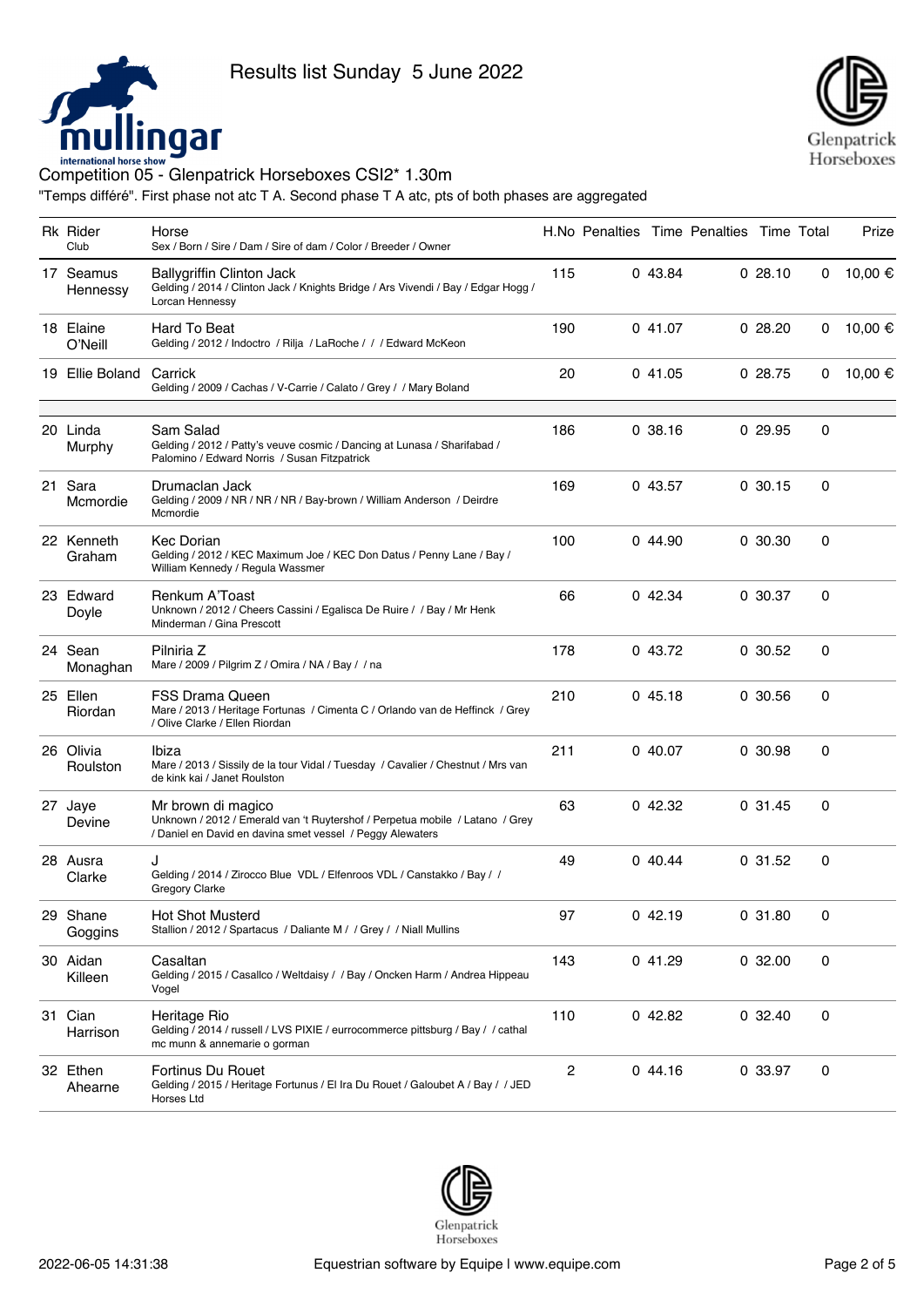



| Rk Rider<br>Club           | Horse<br>Sex / Born / Sire / Dam / Sire of dam / Color / Breeder / Owner                                                                      |     |         | H.No Penalties Time Penalties Time Total |         |   | Prize |
|----------------------------|-----------------------------------------------------------------------------------------------------------------------------------------------|-----|---------|------------------------------------------|---------|---|-------|
| 33 Orla Queally Nour Alain | Mare / 2013 / Numero Uno / Crown Lady Cruise / Heartbreaker / / / John<br>Queally                                                             | 208 | 041.84  |                                          | 0.34.20 | 0 |       |
| 34 Joanne Blair Guru       | Gelding / 2011 / Cassini Gold / Alexia / Ovidius / Bay / / NA                                                                                 | 15  | 042.04  |                                          | 0.34.43 | 0 |       |
|                            | 35 Olive Clarke Ballerina Girl DVO Z<br>Mare / 2013 / Bisquet Balou / Urial du ver / Palestro / Bay / / GBBS Ltd                              | 53  | 044.18  |                                          | 0.35.72 | 0 |       |
| 36 Anna<br>Carway          | Baskin sunny diamond<br>Gelding / 2015 / Diamant de Semilly / Urrahills Big Little Cat / Clover hill /<br>Chestnut / / Anna carway            | 44  | 045.68  |                                          | 0 35.98 | 0 |       |
| 37 James<br>Dunne          | Celeste Van't Suybrouck<br>Mare / 2008 / bamako de muze / dabouschkah / diamant de semilly / Chestnut /<br>/ amanda dunne                     | 71  | 1 47.19 |                                          | 0.34.32 | 1 |       |
|                            | 38 John Floody HTS Carnabreagha<br>Gelding / 2013 / Sir Shutterfly / Ballybunion Aldaltus / / / / Clare Craig                                 | 82  | 043.31  |                                          | 4 26.62 | 4 |       |
| 39 Sven<br>Hadley          | Hsh Harper du Seigneur<br>Stallion / 2015 / Aganix du Seigneur / Covers Chip / Chippison / Bay / Hadley<br>Sport Horses / Hadley Sport Horses | 106 | 041.41  |                                          | 4 27.95 | 4 |       |
| 40 Lt James<br>Whyte       | Avonbeg<br>Gelding / 2011 / Flex A Bill / New England Girl / Temple Clover / Chestnut / /<br><b>Minister For Defence</b>                      | 230 | 4 37.02 |                                          | 0.29.09 | 4 |       |
| 41 Robert<br>Harrison      | Drumrankin Caeser<br>Gelding / 2014 / Coolkeeran / Drumrankin Ruby / Marcuzzi / Bay / Vincent<br>Burton / Vincent Burton                      | 112 | 0 40.47 |                                          | 4 29.17 | 4 |       |
| 42 Ausra<br>Clarke         | Incredible<br>Gelding / 2013 / Carrera / Cilea Z / Corrado I / Grey / / Gregory Clarke                                                        | 50  | 4 39.54 |                                          | 029.81  | 4 |       |
| 43 Patrick<br><b>Byrne</b> | <b>Oughterard Diva</b><br>Mare / 2013 / Puissance / Oughterard sky Cruise / Cruising / Grey / Gerry<br>Lynch / Paddy Byrne                    | 37  | 0.39.18 |                                          | 4 30.15 | 4 |       |
| 44 Ella Clancy             | Corraghoe Steel<br>Gelding / 2014 / Mermus R / Corraghoe Tiger / Cruising / Grey / Patrick Smith /<br>Liam Clancy                             | 46  | 042.68  |                                          | 4 30.17 | 4 |       |
| 45 Morgan<br>Carty         | King of Troy<br>Gelding / 2011 / Captain Clover / Ballindine Diamond / Diamond lad / Bay /<br>Gerard Gibbons / Sandra Duffy                   | 42  | 0 37.30 |                                          | 4 30.34 | 4 |       |
| 46 Linda<br>Murphy         | Castle Howard MRF Tiffin<br>Gelding / 2015 / Metropole / Brokagh classic lady / Classic vision / Bay / /<br>Susan Firzpatrick                 | 187 | 4 37.40 |                                          | 0.30.50 | 4 |       |
| 47 Alice<br>Moloney        | Constantin<br>Gelding / 2012 / Calido I / ABBA III / N/a / Grey / / Tom Moloney                                                               | 173 | 040.21  |                                          | 4 30.57 | 4 |       |
| 48 Melanie<br>Davidson     | Linze Z<br>Mare / 2009 / Lord Chin / Centina Z / Cevin / / Rotten Wilfred / Melanie<br>Davidson                                               | 59  | 041.68  |                                          | 4 30.68 | 4 |       |
| 49 Katie<br>McEntee        | Hip Girl (USA)<br>Mare / 2008 / Hip Hop / Mysterious Girl 2 / Carthargo / Grey / Tarno Sateri /<br><b>TEQUESTRIAN FARMS, LLC</b>              | 156 | 4 44.36 |                                          | 0.32.48 | 4 |       |

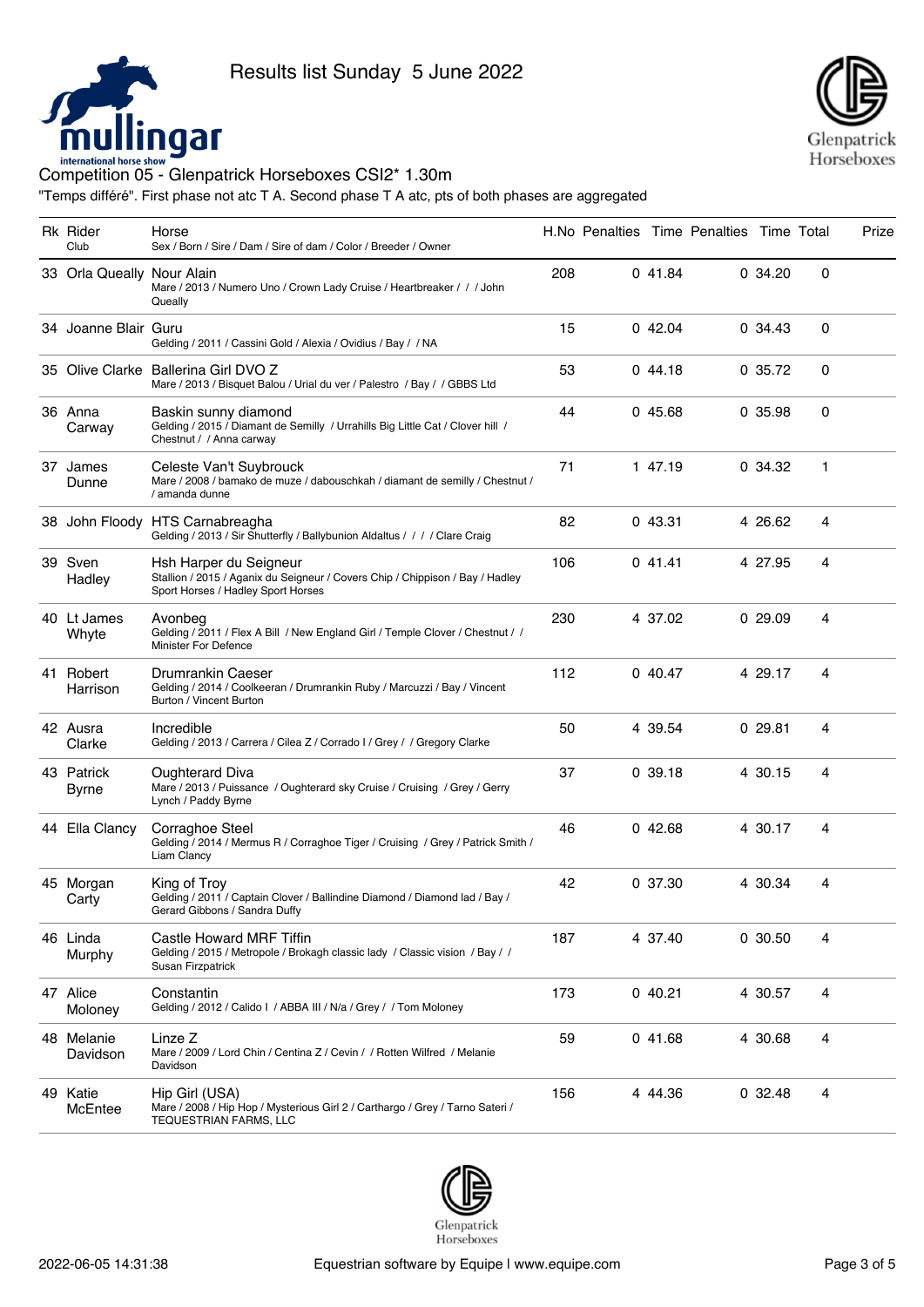



| <b>Rk Rider</b><br>Club              | Horse<br>Sex / Born / Sire / Dam / Sire of dam / Color / Breeder / Owner                                                                  |     |         | H.No Penalties Time Penalties Time Total |          |   | Prize |
|--------------------------------------|-------------------------------------------------------------------------------------------------------------------------------------------|-----|---------|------------------------------------------|----------|---|-------|
|                                      | 50 Taylor Peare Lissyegan Geoff<br>Gelding / 2010 / Hermes de reve / Woodbank shiraz / Captain clover / Bay / /<br><b>Patrick Peare</b>   | 201 | 4 38.19 |                                          | 0.32.83  | 4 |       |
| 51 LT Adam<br>Benson<br><b>Byrne</b> | Rathbourne<br>Mare / 2010 / Je T'aime Flamenco / Warrington Lassie / A / Bay-brown / /<br><b>Minister For Defence</b>                     | 12  | 041.02  |                                          | 4 33.12  | 4 |       |
| 52 Aisling<br><b>Byrne</b>           | Chin Cham Cham<br>Gelding / 2012 / Chin Champ / All You Need / Canturo / Bay / / Aisling Byrne                                            | 35  | 043.81  |                                          | 4 33.13  | 4 |       |
| 53 Jackilynn<br><b>Breslin</b>       | <b>Castlefield Miss</b><br>Mare / 2013 / Pacino / Little Miss Puissance / Puissance / Black / Jim O'Neill /<br>Jim O'Neill                | 28  | 0 40.95 |                                          | 4 33.40  | 4 |       |
| 54 Stephen<br><b>Bolas</b>           | Diamond Del Bosco<br>Gelding / 2006 / Clonleigh Dancer / Barna View Red Lady / Carrabawn View /<br>Chestnut / Pat Kavanagh / Andrew Bolas | 22  | 046.96  |                                          | 4 33.68  | 4 |       |
| 54 Niamh Mc<br>Evoy                  | Lisboy Louie<br>Mare / 2014 / Luidam / Sinn time (ire) / / Bay / / Richard Mcevoy                                                         | 158 | 042.20  |                                          | 4 33.68  | 4 |       |
| 56 Maisie<br>Adams                   | Jatendra<br>Mare / 2014 / Stakkato / E. Zatendra / Caretino / Brown / / Dale Adams                                                        | 1   | 4 41.11 |                                          | 0.34.12  | 4 |       |
| 57 LT Adam<br>Benson<br><b>Byrne</b> | Dunganstown Boy<br>Gelding / 2007 / Diamant de Semilly / Rincoola Bua / Cruising / Grey / /<br><b>Minister For Defence</b>                | 11  | 4 41.91 |                                          | 0.35.28  | 4 |       |
| 58 Charlie<br>Flanagan               | Seaspray<br>Mare / 2009 / Jack Of Diamonds / Belle du Soir / / Grey / Louise Daly / William<br>Flanagan                                   | 78  | 4 45.34 |                                          | 0.35.58  | 4 |       |
| 59 Samantha<br>Mcintosh              | Dorette<br>Mare / 2009 / Dollar du Murier / Foxy Brown / Fighting Alpha / / / Coolmore<br>Showjumping                                     | 163 | 4 41.45 |                                          | 0, 35.60 | 4 |       |
| 60 Olive Clarke FSS Outlaw           | Gelding / 2014 / Cardento / Cimenta / Orlando v'd Heffinck / Bay / / Olive clarke                                                         | 52  | 044.82  |                                          | 4 37.35  | 4 |       |
| 61 Harriet<br>Penfold                | Kyra<br>Mare / 2015 / Genius / Gitta / Wizzerd wv / Bay / / Get Penfold                                                                   | 205 | 5 47.41 |                                          | 0.33.98  | 5 |       |
| 62 Beatrice<br>Gates-<br>Hardiman    | <b>Tittut BJN</b><br>Mare / 2007 / Tornesch / Imelda Marco / Irco Marco / / JM Sohlman / Christina<br>Gates                               | 90  | 5 47.81 |                                          | 0.35.52  | 5 |       |
| 63 Laurence<br>Mowatt                | Evergreen M<br>Gelding / 2009 / Berlin / Chin Chin / Makalaar / Bay / / Laurence Mowatt                                                   | 183 | 041.46  |                                          | 6 41.37  | 6 |       |
| 64 Sadhbh<br>Cuffe                   | Conny<br>Mare / 2011 / Clarimo / Wanda Pp / Cristo 5 / Grey / Peter Peterson / Cathy<br>Cuffe                                             | 55  | 4 40.22 |                                          | 4 25.97  | 8 |       |
| 65 Alanna<br>Fagan                   | <b>Ballycarrick Lass</b><br>Mare / 2010 / Ars Vivendi / Roskeen Lux / Olympic Lux / Bay / / Robert<br>Fagan                               | 74  | 044.19  |                                          | 8 30.72  | 8 |       |
| 66 Val Joy                           | Imora<br>Mare / 2013 / Carrera VDL / Jamora / Creool / Grey / M.E Bosman Van De Most<br>/ Val Joy                                         | 131 | 042.75  |                                          | 8 33.99  | 8 |       |



Horseboxes